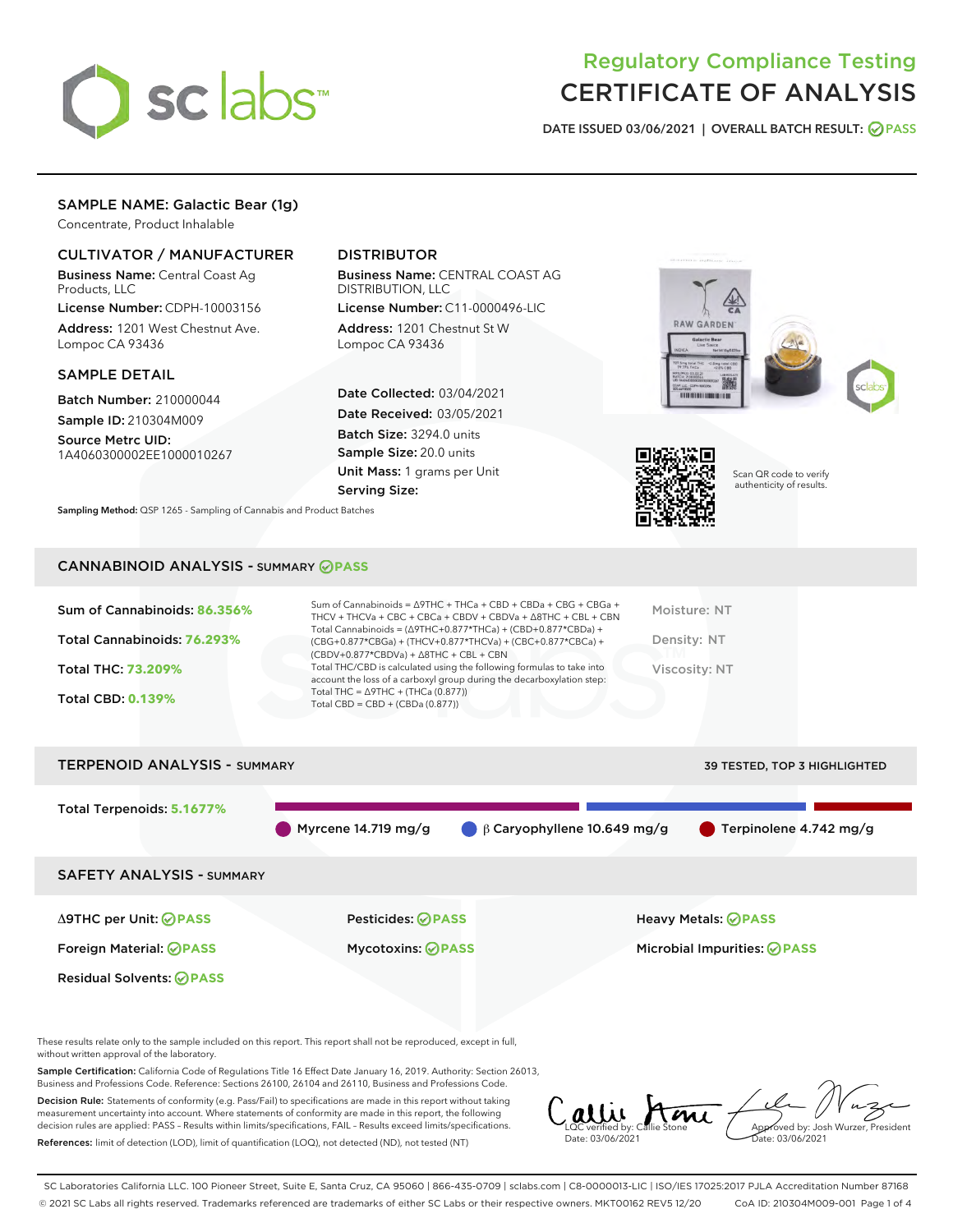



GALACTIC BEAR (1G) | DATE ISSUED 03/06/2021 | OVERALL BATCH RESULT: @ PASS

## CANNABINOID TEST RESULTS - 03/05/2021 2 PASS

Tested by high-performance liquid chromatography with diode-array detection (HPLC-DAD). **Method:** QSP 1157 - Analysis of Cannabinoids by HPLC-DAD

TOTAL CANNABINOIDS: **76.293%** Total Cannabinoids (Total THC) + (Total CBD) + (Total CBG) + (Total THCV) + (Total CBC) +

(Total CBDV) + ∆8THC + CBL + CBN TOTAL THC: **73.209%**

Total THC (∆9THC+0.877\*THCa)

TOTAL CBD: **0.139%**

Total CBD (CBD+0.877\*CBDa)

TOTAL CBG: 1.62% Total CBG (CBG+0.877\*CBGa) TOTAL THCV: 0.388%

Total THCV (THCV+0.877\*THCVa) TOTAL CBC: 0.937% Total CBC (CBC+0.877\*CBCa)

TOTAL CBDV: ND Total CBDV (CBDV+0.877\*CBDVa)

| <b>COMPOUND</b>  | LOD/LOQ<br>(mg/g)          | <b>MEASUREMENT</b><br><b>UNCERTAINTY</b><br>(mg/g) | <b>RESULT</b><br>(mg/g) | <b>RESULT</b><br>(%) |
|------------------|----------------------------|----------------------------------------------------|-------------------------|----------------------|
| <b>THCa</b>      | 0.05 / 0.14                | ±20.227                                            | 787.06                  | 78.706               |
| <b>A9THC</b>     | 0.06/0.26                  | ±1.439                                             | 41.84                   | 4.184                |
| <b>CBGa</b>      | 0.1/0.2                    | ±0.75                                              | 14.4                    | 1.44                 |
| <b>CBCa</b>      | 0.07/0.28                  | ±0.522                                             | 10.68                   | 1.068                |
| <b>THCVa</b>     | 0.07 / 0.20                | ±0.211                                             | 4.42                    | 0.442                |
| <b>CBG</b>       | 0.06/0.19                  | ±0.141                                             | 3.58                    | 0.358                |
| <b>CBDa</b>      | 0.02/0.19                  | ±0.046                                             | 1.58                    | 0.158                |
| <b>CBC</b>       | 0.2/0.5                    | N/A                                                | $<$ LOQ                 | $<$ LOQ              |
| $\triangle$ 8THC | 0.1/0.4                    | N/A                                                | <b>ND</b>               | <b>ND</b>            |
| <b>THCV</b>      | 0.1/0.2                    | N/A                                                | <b>ND</b>               | <b>ND</b>            |
| <b>CBD</b>       | 0.07/0.29                  | N/A                                                | <b>ND</b>               | <b>ND</b>            |
| <b>CBDV</b>      | 0.04/0.15                  | N/A                                                | <b>ND</b>               | <b>ND</b>            |
| <b>CBDVa</b>     | 0.03/0.53                  | N/A                                                | <b>ND</b>               | <b>ND</b>            |
| <b>CBL</b>       | 0.06 / 0.24                | N/A                                                | <b>ND</b>               | <b>ND</b>            |
| <b>CBN</b>       | 0.1/0.3                    | N/A                                                | <b>ND</b>               | <b>ND</b>            |
|                  | <b>SUM OF CANNABINOIDS</b> |                                                    | 863.56 mg/g             | 86.356%              |

#### **UNIT MASS: 1 grams per Unit**

| ∆9THC per Unit                                                                            | 1120 per-package limit | 41.84 mg/unit  | <b>PASS</b> |  |
|-------------------------------------------------------------------------------------------|------------------------|----------------|-------------|--|
| <b>Total THC per Unit</b>                                                                 |                        | 732.09 mg/unit |             |  |
| <b>CBD per Unit</b>                                                                       |                        | <b>ND</b>      |             |  |
| <b>Total CBD per Unit</b>                                                                 |                        | $1.39$ mg/unit |             |  |
| Sum of Cannabinoids<br>per Unit                                                           |                        | 863.56 mg/unit |             |  |
| <b>Total Cannabinoids</b><br>per Unit                                                     |                        | 762.93 mg/unit |             |  |
| <b>MOISTURE TEST RESULT</b><br><b>VISCOSITY TEST RESULT</b><br><b>DENSITY TEST RESULT</b> |                        |                |             |  |

Not Tested

Not Tested

Not Tested

#### TERPENOID TEST RESULTS - 03/06/2021

Terpene analysis utilizing gas chromatography-flame ionization detection (GC-FID). Terpenes are the aromatic compounds that endow cannabis with their unique scent and effect. Following are the primary terpenes detected. **Method:** QSP 1192 - Analysis of Terpenoids by GC-FID

| <b>COMPOUND</b>         | LOD/LOQ<br>(mg/g) | <b>MEASUREMENT</b><br><b>UNCERTAINTY</b><br>(mg/g) | <b>RESULT</b><br>(mg/g)                         | <b>RESULT</b><br>$(\%)$ |
|-------------------------|-------------------|----------------------------------------------------|-------------------------------------------------|-------------------------|
| <b>Myrcene</b>          | 0.008 / 0.025     | ±0.1899                                            | 14.719                                          | 1.4719                  |
| $\upbeta$ Caryophyllene | 0.004 / 0.012     | ±0.3791                                            | 10.649                                          | 1.0649                  |
| Terpinolene             | 0.008 / 0.026     | ±0.0972                                            | 4.742                                           | 0.4742                  |
| Limonene                | 0.005 / 0.016     | ±0.0585                                            | 4.094                                           | 0.4094                  |
| Ocimene                 | 0.011 / 0.038     | ±0.1223                                            | 3.809                                           | 0.3809                  |
| $\alpha$ Humulene       | 0.009/0.029       | ±0.0964                                            | 3.003                                           | 0.3003                  |
| $\alpha$ Bisabolol      | 0.008 / 0.026     | ±0.1267                                            | 2.372                                           | 0.2372                  |
| Linalool                | 0.009 / 0.032     | ±0.0530                                            | 1.396                                           | 0.1396                  |
| β Pinene                | 0.004 / 0.014     | ±0.0128                                            | 1.115                                           | 0.1115                  |
| Terpineol               | 0.016 / 0.055     | ±0.0656                                            | 1.069                                           | 0.1069                  |
| $\alpha$ Pinene         | 0.005 / 0.017     | ±0.0085                                            | 0.989                                           | 0.0989                  |
| Guaiol                  | 0.009 / 0.030     | ±0.0396                                            | 0.839                                           | 0.0839                  |
| Caryophyllene<br>Oxide  | 0.010 / 0.033     | ±0.0240                                            | 0.521                                           | 0.0521                  |
| <b>Nerolidol</b>        | 0.009 / 0.028     | ±0.0320                                            | 0.508                                           | 0.0508                  |
| Fenchol                 | 0.010 / 0.034     | ±0.0195                                            | 0.504                                           | 0.0504                  |
| trans-ß-Farnesene       | 0.008 / 0.025     | ±0.0175                                            | 0.492                                           | 0.0492                  |
| $\alpha$ Phellandrene   | 0.006 / 0.020     | ±0.0021                                            | 0.158                                           | 0.0158                  |
| <b>Borneol</b>          | 0.005 / 0.016     | ±0.0066                                            | 0.156                                           | 0.0156                  |
| 3 Carene                | 0.005 / 0.018     | ±0.0019                                            | 0.136                                           | 0.0136                  |
| $\alpha$ Terpinene      | 0.005 / 0.017     | ±0.0018                                            | 0.121                                           | 0.0121                  |
| Camphene                | 0.005 / 0.015     | ±0.0009                                            | 0.078                                           | 0.0078                  |
| $\gamma$ Terpinene      | 0.006 / 0.018     | ±0.0012                                            | 0.068                                           | 0.0068                  |
| Fenchone                | 0.009 / 0.028     | ±0.0018                                            | 0.062                                           | 0.0062                  |
| Citronellol             | 0.003 / 0.010     | ±0.0020                                            | 0.042                                           | 0.0042                  |
| Sabinene Hydrate        | 0.006 / 0.022     | ±0.0009                                            | 0.023                                           | 0.0023                  |
| Nerol                   | 0.003 / 0.011     | ±0.0005                                            | 0.012                                           | 0.0012                  |
| p-Cymene                | 0.005 / 0.016     | N/A                                                | <loq< th=""><th><loq< th=""></loq<></th></loq<> | <loq< th=""></loq<>     |
| Sabinene                | 0.004 / 0.014     | N/A                                                | ND                                              | <b>ND</b>               |
| Eucalyptol              | 0.006 / 0.018     | N/A                                                | <b>ND</b>                                       | <b>ND</b>               |
| (-)-Isopulegol          | 0.005 / 0.016     | N/A                                                | <b>ND</b>                                       | <b>ND</b>               |
| Camphor                 | 0.006 / 0.019     | N/A                                                | ND                                              | ND                      |
| Isoborneol              | 0.004 / 0.012     | N/A                                                | ND                                              | ND                      |
| Menthol                 | 0.008 / 0.025     | N/A                                                | ND                                              | ND                      |
| R-(+)-Pulegone          | 0.003 / 0.011     | N/A                                                | <b>ND</b>                                       | ND                      |
| Geraniol                | 0.002 / 0.007     | N/A                                                | ND                                              | <b>ND</b>               |
| <b>Geranyl Acetate</b>  | 0.004 / 0.014     | N/A                                                | <b>ND</b>                                       | ND                      |
| $\alpha$ Cedrene        | 0.005 / 0.016     | N/A                                                | <b>ND</b>                                       | ND                      |
| Valencene               | 0.009 / 0.030     | N/A                                                | ND                                              | ND                      |
| Cedrol                  | 0.008 / 0.027     | N/A                                                | ND                                              | ND                      |
| <b>TOTAL TERPENOIDS</b> |                   |                                                    | 51.677 mg/g                                     | 5.1677%                 |

SC Laboratories California LLC. 100 Pioneer Street, Suite E, Santa Cruz, CA 95060 | 866-435-0709 | sclabs.com | C8-0000013-LIC | ISO/IES 17025:2017 PJLA Accreditation Number 87168 © 2021 SC Labs all rights reserved. Trademarks referenced are trademarks of either SC Labs or their respective owners. MKT00162 REV5 12/20 CoA ID: 210304M009-001 Page 2 of 4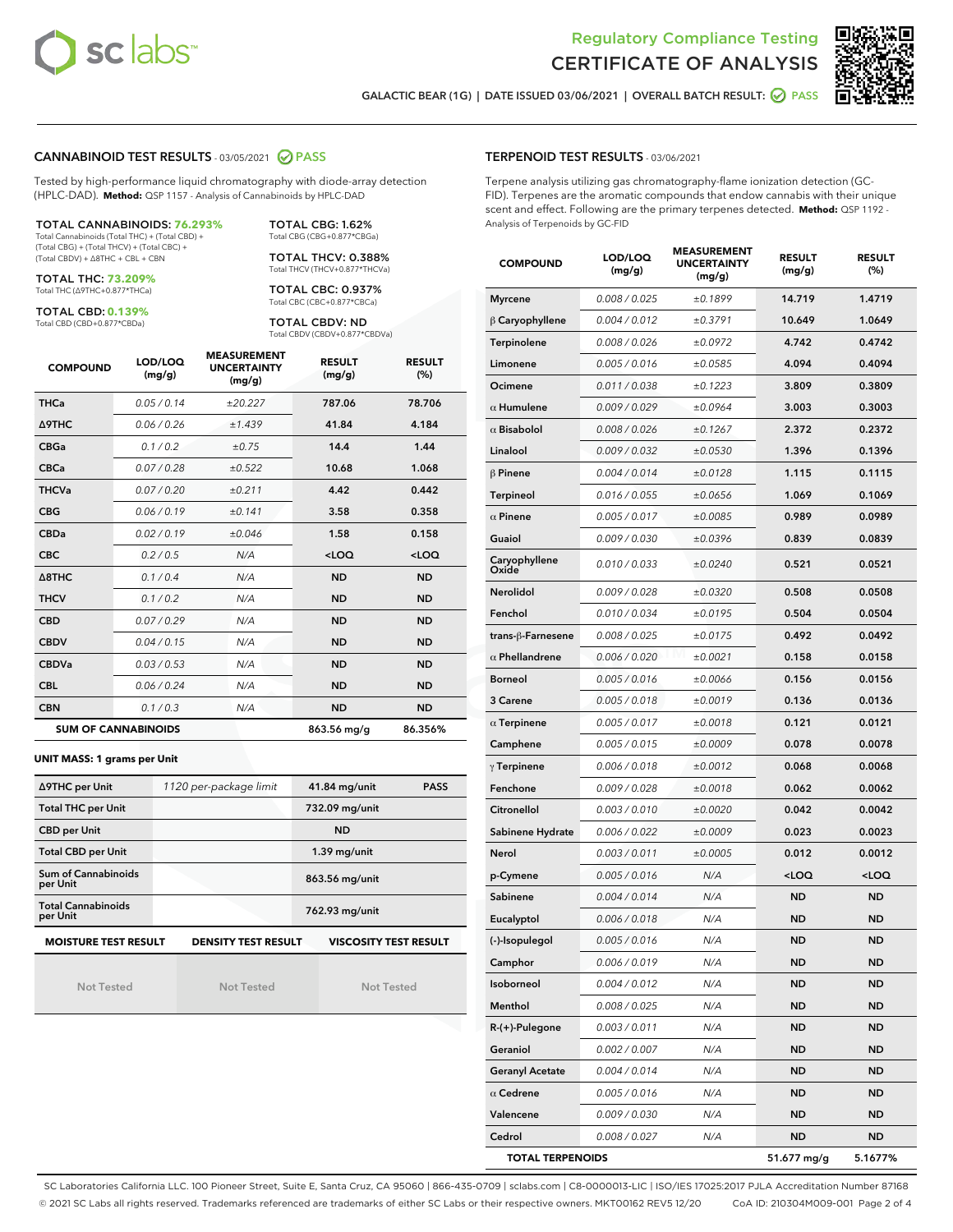



GALACTIC BEAR (1G) | DATE ISSUED 03/06/2021 | OVERALL BATCH RESULT: @ PASS

## CATEGORY 1 PESTICIDE TEST RESULTS - 03/06/2021 2 PASS

Pesticide and plant growth regulator analysis utilizing high-performance liquid chromatography-mass spectrometry (HPLC-MS) or gas chromatography-mass spectrometry (GC-MS). \*GC-MS utilized where indicated. **Method:** QSP 1212 - Analysis of Pesticides and Mycotoxins by LC-MS or QSP 1213 - Analysis of Pesticides by GC-MS

| <b>COMPOUND</b>             | LOD/LOQ<br>$(\mu g/g)$ | <b>ACTION</b><br>LIMIT<br>$(\mu g/g)$ | <b>MEASUREMENT</b><br><b>UNCERTAINTY</b><br>$(\mu g/g)$ | <b>RESULT</b><br>$(\mu g/g)$ | <b>RESULT</b> |
|-----------------------------|------------------------|---------------------------------------|---------------------------------------------------------|------------------------------|---------------|
| Aldicarb                    | 0.03 / 0.08            | $\ge$ LOD                             | N/A                                                     | <b>ND</b>                    | <b>PASS</b>   |
| Carbofuran                  | 0.02 / 0.05            | $\ge$ LOD                             | N/A                                                     | <b>ND</b>                    | <b>PASS</b>   |
| Chlordane*                  | 0.03 / 0.08            | $\geq$ LOD                            | N/A                                                     | <b>ND</b>                    | <b>PASS</b>   |
| Chlorfenapyr*               | 0.03/0.10              | $\ge$ LOD                             | N/A                                                     | <b>ND</b>                    | <b>PASS</b>   |
| Chlorpyrifos                | 0.02 / 0.06            | $\geq$ LOD                            | N/A                                                     | <b>ND</b>                    | <b>PASS</b>   |
| Coumaphos                   | 0.02 / 0.07            | $\ge$ LOD                             | N/A                                                     | <b>ND</b>                    | <b>PASS</b>   |
| Daminozide                  | 0.02/0.07              | $\ge$ LOD                             | N/A                                                     | <b>ND</b>                    | <b>PASS</b>   |
| <b>DDVP</b><br>(Dichlorvos) | 0.03/0.09              | $\ge$ LOD                             | N/A                                                     | <b>ND</b>                    | <b>PASS</b>   |
| Dimethoate                  | 0.03 / 0.08            | $>$ LOD                               | N/A                                                     | <b>ND</b>                    | <b>PASS</b>   |
| Ethoprop(hos)               | 0.03/0.10              | $\ge$ LOD                             | N/A                                                     | <b>ND</b>                    | <b>PASS</b>   |
| Etofenprox                  | 0.02/0.06              | $>$ LOD                               | N/A                                                     | <b>ND</b>                    | <b>PASS</b>   |
| Fenoxycarb                  | 0.03/0.08              | $>$ LOD                               | N/A                                                     | <b>ND</b>                    | <b>PASS</b>   |
| Fipronil                    | 0.03 / 0.08            | $>$ LOD                               | N/A                                                     | <b>ND</b>                    | <b>PASS</b>   |
| Imazalil                    | 0.02/0.06              | $>$ LOD                               | N/A                                                     | <b>ND</b>                    | <b>PASS</b>   |
| <b>Methiocarb</b>           | 0.02 / 0.07            | $\ge$ LOD                             | N/A                                                     | <b>ND</b>                    | <b>PASS</b>   |
| Methyl<br>parathion         | 0.03/0.10              | $\ge$ LOD                             | N/A                                                     | <b>ND</b>                    | <b>PASS</b>   |
| <b>Mevinphos</b>            | 0.03/0.09              | $\ge$ LOD                             | N/A                                                     | <b>ND</b>                    | <b>PASS</b>   |
| Paclobutrazol               | 0.02 / 0.05            | $\ge$ LOD                             | N/A                                                     | <b>ND</b>                    | <b>PASS</b>   |
| Propoxur                    | 0.03 / 0.09            | $\ge$ LOD                             | N/A                                                     | <b>ND</b>                    | <b>PASS</b>   |
| Spiroxamine                 | 0.03 / 0.08            | $\ge$ LOD                             | N/A                                                     | <b>ND</b>                    | <b>PASS</b>   |
| Thiacloprid                 | 0.03/0.10              | $\ge$ LOD                             | N/A                                                     | <b>ND</b>                    | <b>PASS</b>   |

### CATEGORY 2 PESTICIDE TEST RESULTS - 03/06/2021 @ PASS

| <b>COMPOUND</b>   | LOD/LOQ<br>$(\mu g/g)$ | <b>ACTION</b><br><b>LIMIT</b><br>$(\mu g/g)$ | <b>MEASUREMENT</b><br><b>UNCERTAINTY</b><br>$(\mu g/g)$ | <b>RESULT</b><br>$(\mu g/g)$ | <b>RESULT</b> |
|-------------------|------------------------|----------------------------------------------|---------------------------------------------------------|------------------------------|---------------|
| Abamectin         | 0.03/0.10              | 0.1                                          | N/A                                                     | <b>ND</b>                    | <b>PASS</b>   |
| Acephate          | 0.02/0.07              | 0.1                                          | N/A                                                     | <b>ND</b>                    | <b>PASS</b>   |
| Acequinocyl       | 0.02/0.07              | 0.1                                          | N/A                                                     | <b>ND</b>                    | <b>PASS</b>   |
| Acetamiprid       | 0.02/0.05              | 0.1                                          | N/A                                                     | <b>ND</b>                    | <b>PASS</b>   |
| Azoxystrobin      | 0.02/0.07              | 0.1                                          | N/A                                                     | <b>ND</b>                    | <b>PASS</b>   |
| <b>Bifenazate</b> | 0.01/0.04              | 0.1                                          | N/A                                                     | <b>ND</b>                    | <b>PASS</b>   |
| <b>Bifenthrin</b> | 0.02/0.05              | 3                                            | N/A                                                     | <b>ND</b>                    | <b>PASS</b>   |
| <b>Boscalid</b>   | 0.03/0.09              | 0.1                                          | N/A                                                     | <b>ND</b>                    | <b>PASS</b>   |

## CATEGORY 2 PESTICIDE TEST RESULTS - 03/06/2021 continued

| <b>COMPOUND</b>               | LOD/LOQ<br>(µg/g) | <b>ACTION</b><br>LIMIT<br>$(\mu g/g)$ | <b>MEASUREMENT</b><br><b>UNCERTAINTY</b><br>$(\mu g/g)$ | <b>RESULT</b><br>(µg/g) | <b>RESULT</b> |
|-------------------------------|-------------------|---------------------------------------|---------------------------------------------------------|-------------------------|---------------|
| Captan                        | 0.19/0.57         | 0.7                                   | N/A                                                     | <b>ND</b>               | <b>PASS</b>   |
| Carbaryl                      | 0.02 / 0.06       | 0.5                                   | N/A                                                     | <b>ND</b>               | <b>PASS</b>   |
| Chlorantranilip-<br>role      | 0.04 / 0.12       | 10                                    | N/A                                                     | <b>ND</b>               | <b>PASS</b>   |
| Clofentezine                  | 0.03 / 0.09       | 0.1                                   | N/A                                                     | <b>ND</b>               | <b>PASS</b>   |
| Cyfluthrin                    | 0.12 / 0.38       | 2                                     | N/A                                                     | <b>ND</b>               | <b>PASS</b>   |
| Cypermethrin                  | 0.11 / 0.32       | 1                                     | N/A                                                     | <b>ND</b>               | <b>PASS</b>   |
| <b>Diazinon</b>               | 0.02 / 0.05       | 0.1                                   | N/A                                                     | <b>ND</b>               | <b>PASS</b>   |
| Dimethomorph                  | 0.03 / 0.09       | 2                                     | N/A                                                     | ND                      | <b>PASS</b>   |
| Etoxazole                     | 0.02 / 0.06       | 0.1                                   | N/A                                                     | <b>ND</b>               | <b>PASS</b>   |
| Fenhexamid                    | 0.03 / 0.09       | 0.1                                   | N/A                                                     | <b>ND</b>               | <b>PASS</b>   |
| Fenpyroximate                 | 0.02 / 0.06       | 0.1                                   | N/A                                                     | <b>ND</b>               | <b>PASS</b>   |
| Flonicamid                    | 0.03/0.10         | 0.1                                   | N/A                                                     | <b>ND</b>               | <b>PASS</b>   |
| Fludioxonil                   | 0.03 / 0.10       | 0.1                                   | N/A                                                     | <b>ND</b>               | <b>PASS</b>   |
| Hexythiazox                   | 0.02 / 0.07       | 0.1                                   | N/A                                                     | ND                      | <b>PASS</b>   |
| Imidacloprid                  | 0.04 / 0.11       | 5                                     | N/A                                                     | <b>ND</b>               | <b>PASS</b>   |
| Kresoxim-methyl               | 0.02 / 0.07       | 0.1                                   | N/A                                                     | <b>ND</b>               | <b>PASS</b>   |
| Malathion                     | 0.03 / 0.09       | 0.5                                   | N/A                                                     | <b>ND</b>               | <b>PASS</b>   |
| Metalaxyl                     | 0.02 / 0.07       | 2                                     | N/A                                                     | <b>ND</b>               | <b>PASS</b>   |
| Methomyl                      | 0.03 / 0.10       | $\mathbf{1}$                          | N/A                                                     | <b>ND</b>               | <b>PASS</b>   |
| Myclobutanil                  | 0.03 / 0.09       | 0.1                                   | N/A                                                     | ND                      | <b>PASS</b>   |
| Naled                         | 0.02 / 0.07       | 0.1                                   | N/A                                                     | <b>ND</b>               | <b>PASS</b>   |
| Oxamyl                        | 0.04 / 0.11       | 0.5                                   | N/A                                                     | <b>ND</b>               | <b>PASS</b>   |
| Pentachloronitro-<br>benzene* | 0.03 / 0.09       | 0.1                                   | N/A                                                     | <b>ND</b>               | <b>PASS</b>   |
| Permethrin                    | 0.04 / 0.12       | 0.5                                   | N/A                                                     | <b>ND</b>               | <b>PASS</b>   |
| Phosmet                       | 0.03 / 0.10       | 0.1                                   | N/A                                                     | <b>ND</b>               | <b>PASS</b>   |
| Piperonylbu-<br>toxide        | 0.02 / 0.07       | 3                                     | N/A                                                     | <b>ND</b>               | <b>PASS</b>   |
| Prallethrin                   | 0.03 / 0.08       | 0.1                                   | N/A                                                     | <b>ND</b>               | <b>PASS</b>   |
| Propiconazole                 | 0.02 / 0.07       | 0.1                                   | N/A                                                     | <b>ND</b>               | <b>PASS</b>   |
| Pyrethrins                    | 0.04 / 0.12       | 0.5                                   | N/A                                                     | ND                      | PASS          |
| Pyridaben                     | 0.02 / 0.07       | 0.1                                   | N/A                                                     | <b>ND</b>               | <b>PASS</b>   |
| Spinetoram                    | 0.02 / 0.07       | 0.1                                   | N/A                                                     | <b>ND</b>               | <b>PASS</b>   |
| Spinosad                      | 0.02 / 0.07       | 0.1                                   | N/A                                                     | <b>ND</b>               | <b>PASS</b>   |
| Spiromesifen                  | 0.02 / 0.05       | 0.1                                   | N/A                                                     | <b>ND</b>               | <b>PASS</b>   |
| Spirotetramat                 | 0.02 / 0.06       | 0.1                                   | N/A                                                     | <b>ND</b>               | <b>PASS</b>   |
| Tebuconazole                  | 0.02 / 0.07       | 0.1                                   | N/A                                                     | <b>ND</b>               | <b>PASS</b>   |
| Thiamethoxam                  | 0.03 / 0.10       | 5                                     | N/A                                                     | <b>ND</b>               | <b>PASS</b>   |
| Trifloxystrobin               | 0.03 / 0.08       | 0.1                                   | N/A                                                     | <b>ND</b>               | <b>PASS</b>   |